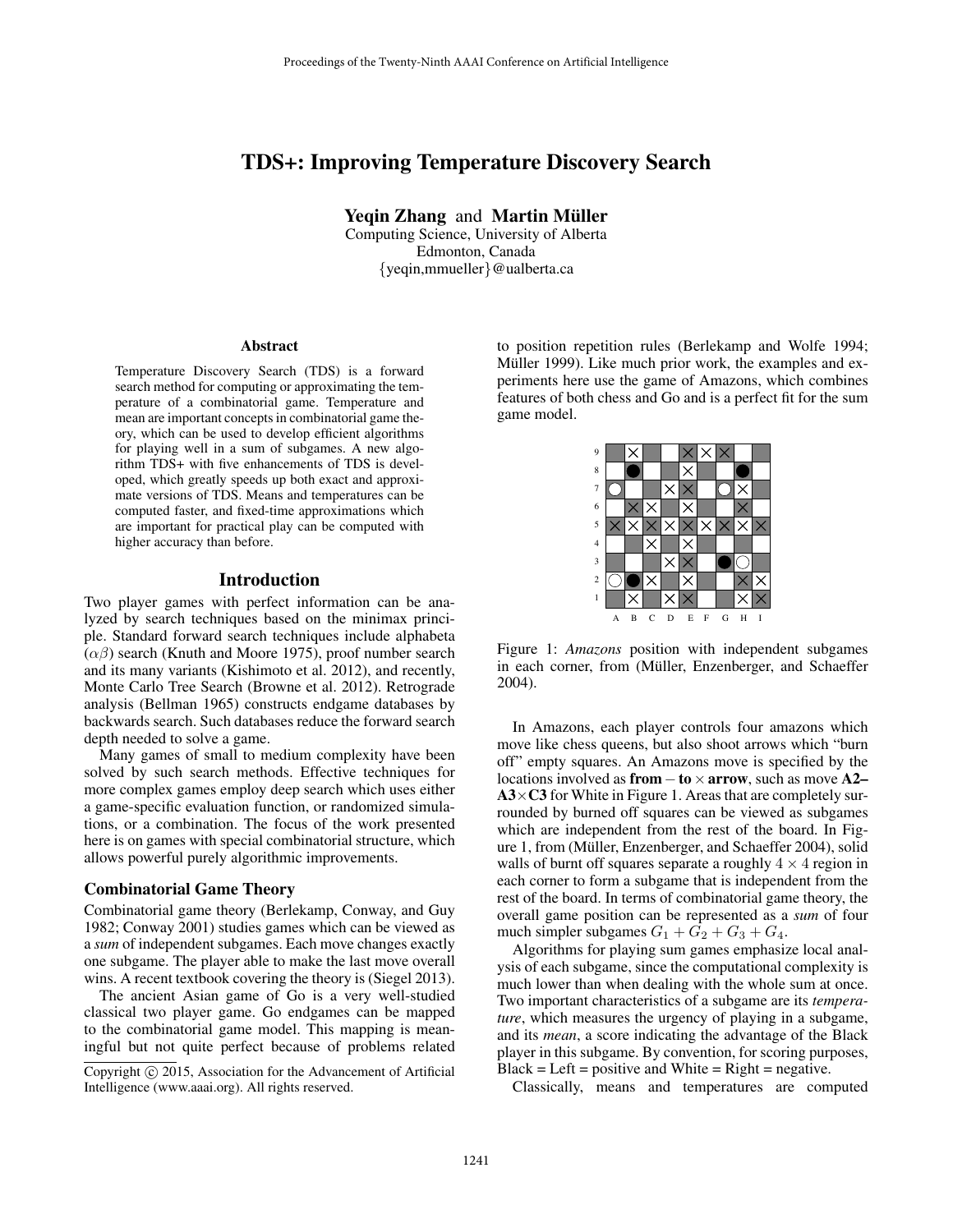bottom-up from terminal positions, using the *thermograph* structure, which contains enough information to determine both these measures (Berlekamp, Conway, and Guy 1982).

Two forward search approaches for computing means and temperatures are known. *Mean and Temperature Search* (MTS) (Kao 2000; Kao et al. 2012) searches a subgame in alternating-first order and refines bounds on means and temperatures up to convergence. The main limitation of MTS is the requirement that all game positions of temperature zero and below can be statically recognized and evaluated. In many combinatorial games, including Amazons, this is not feasible. The remainder of this paper focuses on improving the other known forward search algorithm, *Temperature Discovery Search* (TDS) (Müller, Enzenberger, and Schaeffer 2004), which can handle any loopfree game including those with nonpositive temperature.

## Enriched Environment, Coupon Stack and Temperature Discovery Search (TDS)

Local analysis of a single subgame can utilize an *enriched environment* (Berlekamp 1996; 2000) consisting of *elementary switches*, simple subgames of the form  $v - v$  for some number v. In  $v - v$ , Black to move can gain v extra moves, while White to move can also gain  $v$  moves which is scored as  $-v$  by the convention above. The mean of such a switch is  $\mu(v| - v) = 0$  and its temperature is  $t(v| - v) = v$ (Berlekamp, Conway, and Guy 1982). Sum games consisting only of such switches are very easy - playing a switch with highest temperature  $v$  is always optimal. Following (Berlekamp 1996), coupon stacks can be extended to cover negative temperatures down to the lowest possible temperature of -1. A sum game consisting of a single, potentially complex, subgame G plus an enriched environment called a *coupon stack* can be used to determine both the mean and temperature of G (Berlekamp 1996).

Given  $\delta > 0$  and  $t_{max} = n\delta$  for some integer n such that  $n\delta \geq -1$ , an *extended coupon stack*  $C(t_{max}, \delta)$  contains *coupons* of value  $t_{max}$ ,  $t_{max} - \overline{\delta}$ ,  $\cdots$ , -1, followed by a sufficiently large number k of *final* coupons of value -1, and a "balancing" coupon of value  $-\frac{1}{2}$ . If  $t_{max} > -1$ , the current player can take the *top coupon* of value  $t_{max}$  in  $C(t_{max}, \delta)$ . This changes the score of the game by  $\Delta = t_{max}$  in that player's favor and leaves a shorter stack  $C(t_{max}-\delta,\delta)$ . When  $t_{max} = -1$ , a player can take a coupon of value  $-1$  in this *final coupon stack*. The number k of extra coupons should be chosen large enough that there is always such a coupon available while play in G continues. A coupon stack  $C =$  $C(t_{max}, \delta)$  with  $t_{max} \ge 0$  behaves like a combinatorial game of temperature  $t(C) = t_{max}$  and mean  $\mu(C) = 0$ . For any  $t_{max} \geq -1$ , the *left score*, the minimax score with alternating play and Left going first, is  $V(C, \text{Left}) = \lceil \frac{n}{2} \rceil \delta$  while the *right score* with Right going first is  $V(C, Right) = -\left[\frac{n}{2}\right]\delta$ .

Temperature Discovery Search (TDS) (Müller, Enzenberger, and Schaeffer 2004) is a forward search algorithm based on  $\alpha\beta$  search of the sum  $G + C$ , where G is the game to be analyzed and  $C$  is a coupon stack. Taking a coupon of value v is represented by  $C(v)$ . With a small-enough  $\delta$ and large-enough t*max*, TDS computes exact means and temperatures for loopfree combinatorial games. TDS can *fail* if the temperature  $t_{max}$  of the largest coupon is too small. This is indicated by a principal variation (PV) of the  $\alpha\beta$  search which starts with a move in  $G$ , not a coupon.

Approximate TDS uses a larger value of  $\delta$  than required by theory. It was shown to yield excellent approximations of means and temperatures even with relatively large  $\delta$  such as  $\frac{1}{2}$ . In experiments on sums of Amazons positions, a heuristic TDS-based algorithm outperformed global  $\alpha\beta$  search for sums of Amazons subgames.

Let G be a (sub)game to be analyzed. A *search state* in TDS is defined as  $S(g, c, \Delta, to Play)$ , where g is the current game position reached by play from  $G$ ,  $c$  is the current coupon stack,  $\Delta$  is the aggregate score of all coupons already taken, with coupons taken by White counted negative, and *toPlay* is the color to play next. A move in g changes the state to a board position  $g'$ , while a move in c changes both the coupon stack and ∆. Any move also changes *toPlay* to the opponent.

## Motivating Example for Improving TDS



Figure 2: Amazons example where TDS scales badly for small  $\delta$ .

The main problem of applying the original TDS algorithm in practice is its time complexity when scaling up - either to larger subgames, or higher precision using smaller  $\delta$ . As an illustration, consider the game  $G$  in Figure 2 with temperature  $t(G) = \frac{5}{4}$ . As an approximation algorithm with a relatively large  $\delta = 1/2$  and setting  $t_{max} = 2 + \delta$ , TDS is reasonably fast and computes the following principal variation (PV) with Black going first:

1.  $C(\frac{5}{2})$  2.  $C(\frac{4}{2})$  3.  $C(\frac{3}{2})$  4. A1–A2×B1 5.  $C(\frac{2}{2})$ 

6.  $C(\frac{1}{2})$  7.  $C(\overline{0})$  8.  $C(-\frac{1}{2})$  9. C2–B3×C2.

The first move on the board is played at move 4, between coupons of value  $\frac{3}{2}$  and 1. This represents a good approximation to  $t(G) = \frac{5}{4}$  and is achieved with a relatively fast 9-ply search<sup>1</sup>. However, computing the exact temperature requires setting  $\delta = 1/8$ . This leads to a deep 23-ply search with the following PV:  $\overline{15}$ 14

**1.** 
$$
C(\frac{17}{8})
$$
 **2.**  $C(\frac{16}{8})$  **3.**  $C(\frac{15}{8})$  **4.**  $C(\frac{14}{8})$  **5.**  $C(\frac{13}{8})$   
**6.**  $C(\frac{12}{8})$  **7.**  $C(\frac{11}{8})$  **8. A1-A2×B1 9.**  $C(\frac{10}{8})$  **10.**  $C(\frac{9}{8})$   
**11.**  $C(\frac{8}{8})$  **12.**  $C(\frac{7}{8})$  **13.**  $C(\frac{6}{8})$  **14.**  $C(\frac{5}{8})$  **15.**  $C(\frac{4}{8})$   
**16.**  $C(\frac{3}{8})$  **17.**  $C(\frac{2}{8})$  **18.**  $C(\frac{1}{8})$  **19.**  $C(0)$  **20.**  $C(-\frac{1}{8})$   
**21.**  $C(-\frac{2}{8})$  **22.**  $C(-\frac{3}{8})$  **23. C2-B3×C2.**

**EXECUTE:**  $\frac{8}{8}$  **EXECUTES CZ-B3**  $\times$  **C2**.<br>This optimal line of play contains two long coupon-taking subsequences but only two moves (8 and 23) on the game

<sup>&</sup>lt;sup>1</sup>For simpler presentation, we ignore the mechanism for handling *sente* moves in this example. For details, see (Müller, Enzenberger, and Schaeffer 2004).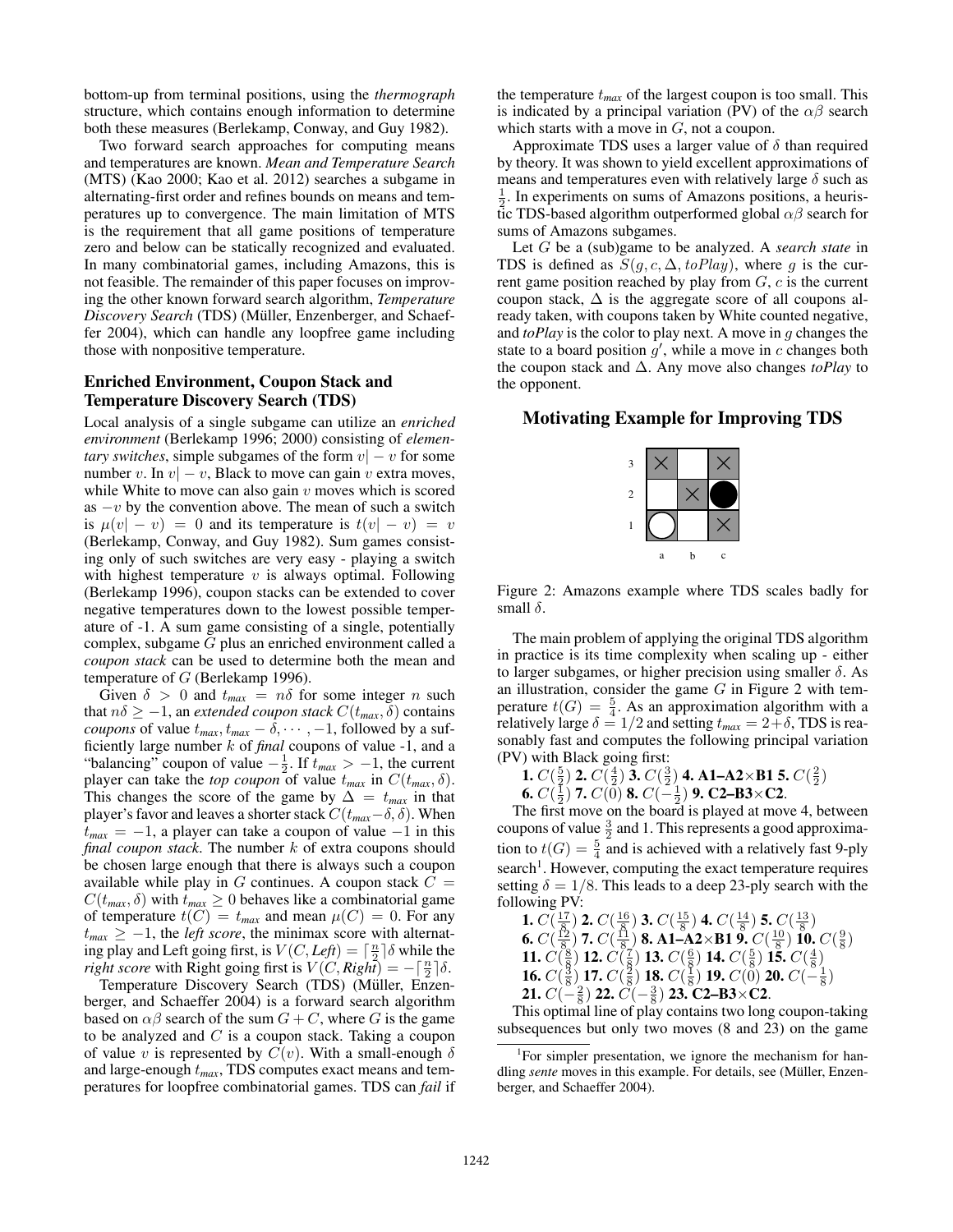board. Moves 1–7 are all coupons since the initial temperature  $t_{max} = \frac{17}{8}$  of the coupon stack is considerably higher than the board temperature of  $\frac{5}{4}$ . After the first board move **8.** A1–A2×B1, the temperature of the board drops to  $-\frac{1}{2}$ , and therefore all moves 9–22 are again coupons.

In the simple standard model with fixed branching factor  $b$  and fixed depth  $d$ , the best case time complexity of  $\alpha\beta$  search is  $\Theta(b^{\lceil d/2 \rceil})$ . Compared to an  $\alpha\beta$  search of G without a coupon stack, b increases by one in TDS for the added coupon move. However, d increases by the number of coupons that need to be taken before reaching a terminal position in G, which can be very large when  $\delta$  is small and  $t_{max}$ increases. The number of coupons in a coupon stack is about  $(t_{max} + 1)/\delta$ , plus possibly several final coupons of value -1.

One important improvement implemented in the original TDS, and used in the example above, is that as soon as a recognized terminal position is reached in G, TDS stops the search and computes the alternating-play value of the remaining coupons. To improve the speed of TDS in practice, reducing the search depth is essential. The TDS+ algorithm developed in the following section achieves this *while retaining correctness*.

## The TDS+ Algorithm: Speeding up TDS

The approaches to improving TDS in this paper are based on three main insights: 1. reducing the effective search depth can be achieved by avoiding long sequences of coupons, both at the beginning and in the middle of a search. 2. fast pre-searches with a large value of  $\delta$  can be used to quickly gain information about a game, in order to set up the final, expensive search as well as possible. 3. the fact that a sum  $G + C$  is searched can be used for strong algorithm-specific improvements to the transposition table, which allow much better re-use of information compared to the "plain  $\alpha\beta$ " transposition table used in the original TDS algorithm. However, some care is needed to handle this re-use correctly, as discussed in the next section.

## Re-using State Information and Solving a TDS-specific Graph History Interaction Problem

The graph history interaction (GHI) problem occurs when the outcome of a game depends on the path (history) of moves from the initial state. The most frequent example of this problem are rules for handling position repetition. Surprisingly, GHI can appear when searching  $G+C$  even when a game G itself has no history dependency.

Play of G + C ends either in a *normal terminal position*, where the value of  $G$  can be statically recognized, or in a *pseudo-terminal position* (PTP), where both players took a -1 coupon as their last move, indicating their unwillingness to continue play. PTP are evaluated as 0 by the simplicity rule of combinatorial game theory (Berlekamp, Conway, and Guy 1982; Müller, Enzenberger, and Schaeffer 2004). PTP can cause a GHI problem as follows:

Let  $\delta$  be fixed, and let  $c_{-1} = C(-1, \delta)$  be a *final* coupon stack with  $t_{max} = -1$ . Consider playing  $G + c_{-1}$  with Black to play, when there exist moves  $a$  for Black and  $b$ for White such that the resulting board position  $G'$  is the

same after either sequence *ab* or *ba* played from *G*. Then the move sequence ending with successive -1 coupons:

**1.** Black *a* **2.** White *b* **3.** Black  $C(-1)$  **4.** White  $C(-1)$ is a PTP which is evaluated as 0, while the sequence: **1.** Black  $C(-1)$  **2.** White b 3. Black a 4. White  $C(-1)$ 

is not and might have a different minimax score. Both sequences result in identical board positions  $G'$  and coupon stacks  $c_{-1}$ , but their evaluation is not the same in general. In the original TDS algorithm, this problem is avoided since the transposition table is only used in a very conservative way: states reached after consecutive -1 coupons are never stored or looked up in a table. The more agressive use of tables in TDS+ requires handling the GHI problem above. While efficient general solutions exist (Kishimoto and Müller 2004), for the current special case it suffices to slightly extend search states by storing the number of consecutive -1 coupons taken as the most recent moves. Instead of storing both states resulting from the two sequences above as  $S(G', c_{-1}, \Delta, Black)$ , which would cause a GHI problem, the extended states become distinct:  $S(G', c_{-1}, \Delta, Black, 2)$  and  $S(G', c_{-1}, \Delta, Black, 1)$ .

### Conditional Move Generation

Algorithm 1 Conditional Move Generation using a temperature-dependent Skip() test.

|    | 1: function CONDITIONAL GENERATE( $G, C$ , Skip) |
|----|--------------------------------------------------|
| 2: | $t := \text{MaxTemperature}(C)$                  |
| 3: | if $\text{Skip}(t, G)$ then                      |
| 4: | return $\{C(t)\}$                                |
| 5: | else                                             |
| 6: | <b>return</b> $\{C(t)\}$ $\cup$ Generate(G)      |
| 7: | end if                                           |
|    | 8: end function                                  |

Several of the enhancements below work by suppressing move generation in the game  $G$  for specific temperatures t. In principle, coupons at these temperatures could be removed from the coupon stack, but the bookkeeping for stacks with nonuniform temperature differences becomes messy. In Algorithm 1, a uniform  $\delta$  stack is retained, but move generation in  $G$  is skipped at these temperatures, resulting in a very fast unbranched search step. Enhancements  $E_2$  and  $E_4$  below utilize this approach, with different SKIP functions.

### The Five Enhancements of TDS+

The following five enhancements lead from TDS to an improved algorithm TDS+.

## E<sub>1</sub>: Fast Pre-Searches With Decreasing Values of  $\delta$

The original TDS sets  $t_{max} = bound + \delta$ , where *bound* is a game-specific bound on the maximum possible temperature. In Amazons, a safe bound for a position with  $n$  empty squares is  $n - 1$ . However, the temperature of most positions is much lower. As for Figure 2, searching with a larger  $\delta$  is much faster and can be used to obtain a better  $t_{max}$ estimate. Extensive empirical testing showed that the estimated temperature returned from such searches never un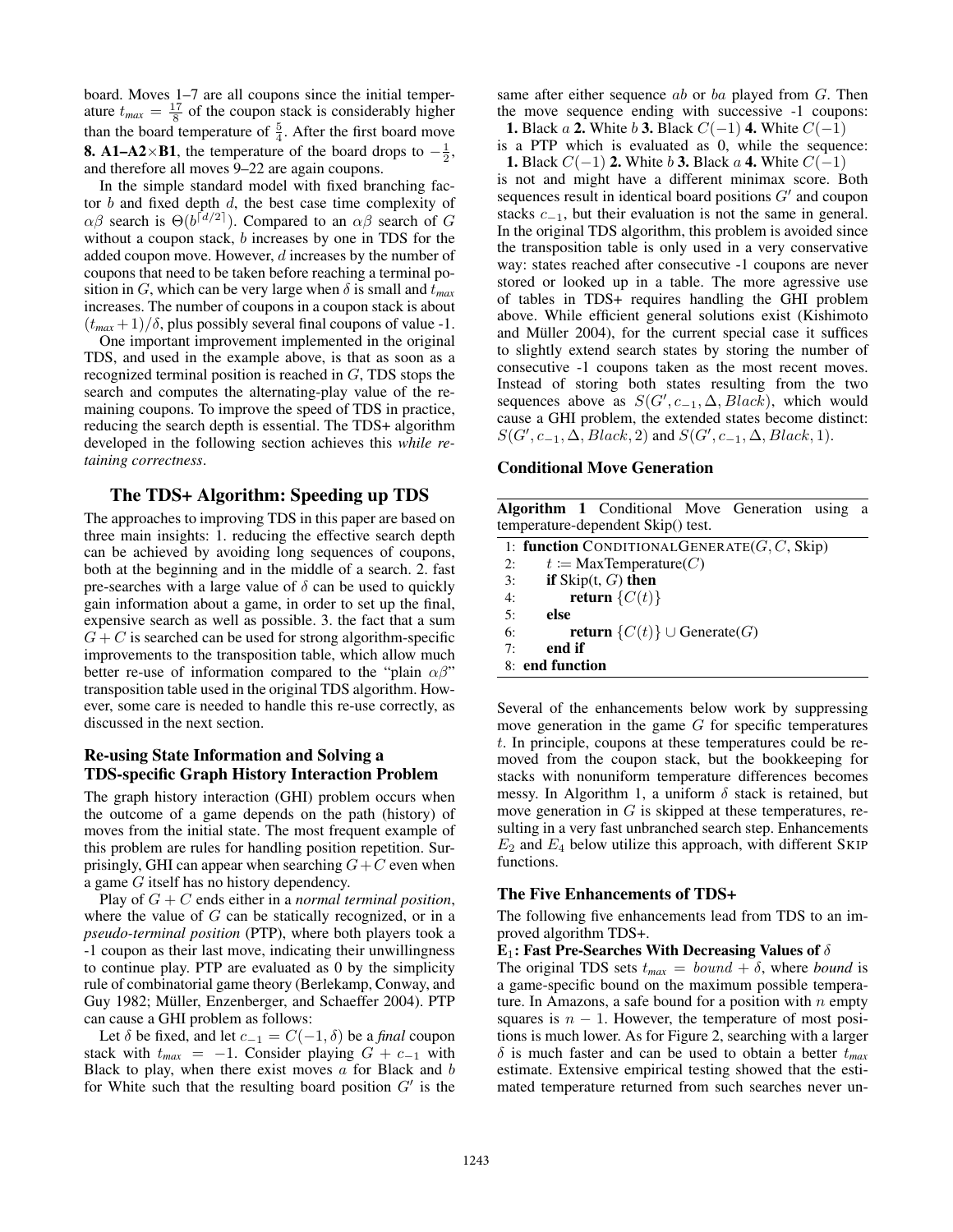derestimates by much, giving rise to the  $2\delta$ -Conjecture: Let  $t_{\delta} = TDS(G, \delta, t_{max})$  be the approximate temperature computed for some  $\delta$ . Then the true temperature  $t(G)$  is upper bounded by  $t(G) \le t_{\delta} + 2\delta$ .

Algorithm 2 shows TDS with enhancement  $E_1$ .  $G$ is searched repeatedly with decreasing values of  $\delta$  =  $1, \frac{1}{2}, \cdots, \frac{1}{2^n}$ , while adapting  $t_{max}$  along the way. Since the  $2\delta$ -conjecture is unproven, the call to TDS in Line 5 of the algorithm could possibly fail. In this case, the algorithm needs to re-search with  $t_{max} = t_{\delta} + 3\delta$ ,  $t_{max} = t_{\delta} + 4\delta$ , etc. until it succeeds. This case has never happened in thousands of experiments, and is not shown in the pseudocode. Choosing a lower position-dependent t*max* means fewer coupons in the final, most expensive search. In the ideal case the PV starts with a single coupon, followed by a move in G.

Algorithm 2 TDS<sub>1</sub>: Pre-searches with  $\delta$  from 1 to  $2^{-n}$ 

|    | 1: <b>function</b> $TDS_1(G, n)$                                                          |
|----|-------------------------------------------------------------------------------------------|
| 2: | $\delta \coloneqq 1$                                                                      |
| 3: | $t_{max} \coloneqq$ safe_bound(G)<br>$\triangleright$ n – 1 in Amazons                    |
| 4: | while $\delta > 2^{-n}$ do                                                                |
| 5: | $t_{\delta} \coloneqq \text{TDS}(G, \delta, t_{max})$                                     |
| 6: | $t_{max} \coloneqq t_{\delta} + 2\delta$ $\Rightarrow$ Adapt $t_{max}$ for next iteration |
| 7: | $\delta \coloneqq \delta/2$                                                               |
| 8: | end while                                                                                 |
| 9: | <b>return</b> TDS( <i>G</i> , $\delta$ , $t_{max}$ )                                      |
|    | $10:$ end function                                                                        |

#### $E_2$ : Avoid Search at Impossible Temperatures

The *birthday*  $b(G)$  of a loopfree game G is a measure for its recursive depth (Siegel 2013). G is said to be born *by* day  $n$  if  $b(G) \leq n$ . For an Amazons position G with n empty squares,  $b(G) \leq n$ . For fixed n, the set of games born by day n is finite. In unpublished work, the authors recently proved the following theorem which restricts the sets of possible temperatures and means of loopfree games born by day  $n$ .

**Theorem 1** *For a game born by day*  $n \in \mathbb{N}$ *, its temperature is contained in the set*  $T_n = \{-\frac{1}{2^b}, 0, \frac{1}{2^b}, \frac{3}{2^b}, \dots, a+\frac{1}{2^b} | 0 \leq$  $a \leq n-2, 0 \leq b \leq n-1$ *}, and its mean in the set*  $M_n$  =  $\{0, \pm \frac{1}{2^b}, \pm \frac{3}{2^b}, \ldots, \pm (a + \frac{1}{2^b}), \pm n | 0 \leq a \leq$  $n-2, 0 \leq b \leq n-1$ }

|    | <b>Algorithm 3</b> Skipping Impossible Temperatures |  |  |  |
|----|-----------------------------------------------------|--|--|--|
|    | 1: function SKIP-IMPOSSIBLE-T $(t, G)$              |  |  |  |
| 2: | $n \coloneqq \text{BirthdayUpperBound}(G)$          |  |  |  |
| 3: | return $t \notin T_n$                               |  |  |  |
|    | 4: end function                                     |  |  |  |

Enhancement 2 directly applies this theorem using the SKIP-IMPOSSIBLE-T function in Algorithm 3 as the argument *Skip* in CONDITIONALGENERATE of Algorithm 1. This test requires an estimate of the birthday of a game G. Especially for small  $\delta$ , many temperatures can be skipped.

## E3: Generalized Transposition Table

The original TDS implementation uses a standard hash table to recognize transpositions in its  $\alpha\beta$  search. The design

of its hash function for coupon stacks did not allow re-use of information between searches. The generalized transposition table of TDS+ improves upon TDS in three ways: First, TDS+ computes the hash code for a stack  $c$  by first defining a hash function mapping each temperature  $t$  to a hash code  $h(t)$ , then defines the hash code of c as the bitwise xor of the codes of all coupons with temperature  $t > -1$ . Second, in order to deal with GHI, the hash code encodes the number of consecutive −1 coupons taken. This allows re-use of hash table entries between different searches.

Third, TDS+ generalizes the entries in the hash table as follows: The minimax value of a full state  $S(g, c, \Delta, \text{toPlay}, \text{nuFinal-1Coupons})$  is the sum of the aggregate value  $\Delta$  of coupons taken so far, and its remaining value, which depends on the other state variables  $g, c$ , *toPlay* and nuFinal-1Coupons. In the TDS+ hashtable, states are stored without encoding  $\Delta$ , and this value is kept up to date incrementally in a search while traversing the game tree, and is added to each value retrieved from the hash table. In this way, a state  $s'$  that has different past history in terms of coupons taken but is the same otherwise as a state s can be used to compute the value of s without search.

#### E4: Recursive TDS

While enhancement  $E_1$  is designed to lower  $t_{max}$  and avoid search at too-high temperatures at the beginning of the search, the same idea can be applied recursively after each move on the board, since the temperature may have dropped significantly. Enhancement  $E_4$ , shown in Algorithm 4, recursively calls  $TDS_1$  to compute a  $t_{max}$  estimate at every position during the search. In case of a temperature drop, this approach can skip many coupons in the top-level search.

| <b>Algorithm 4</b> Lower the temperature at internal nodes |  |  |  |  |
|------------------------------------------------------------|--|--|--|--|
| 1: function SKIP-RECURSIVE $(t, G)$                        |  |  |  |  |
| $n \coloneqq \text{BirthdayUpperBound}(G)$<br>2:           |  |  |  |  |
| return $t > TDS_1(G, n)$<br>3:                             |  |  |  |  |
| 4: end function                                            |  |  |  |  |

### $E_5$ : Improved Handling of PTP States

With  $E_5$ , PTP states reached after two consecutive -1 coupons are recognized as solved positions.

## Experiments

All experiments use the game of Amazons and are performed on a 2.4 GHz Intel Xeon. The maximum memory in the experiment is 80 MB.

#### Improvement from Individual Enhancements

TDS+ corresponds to the original TDS algorithm plus all enhancements  $E_1-E_5$ . This section investigates the performance of different subsets of enhancements. The presence of enhancement  $E_i$  is indicated by adding i to the subscript of TDS. For example,  $TDS_{13}$  uses  $E_1$  and  $E_3$ , and TDS+ is  $TDS_{12345}$ . Not all subsets are meaningful, since  $E_4$  requires both  $E_1$  and  $E_3$ , while  $E_5$  requires  $E_3$ . The test set contains 600 cases from a complete database of  $4 \times 4$  Amazons positions with one queen each: 17 cases with two empty squares,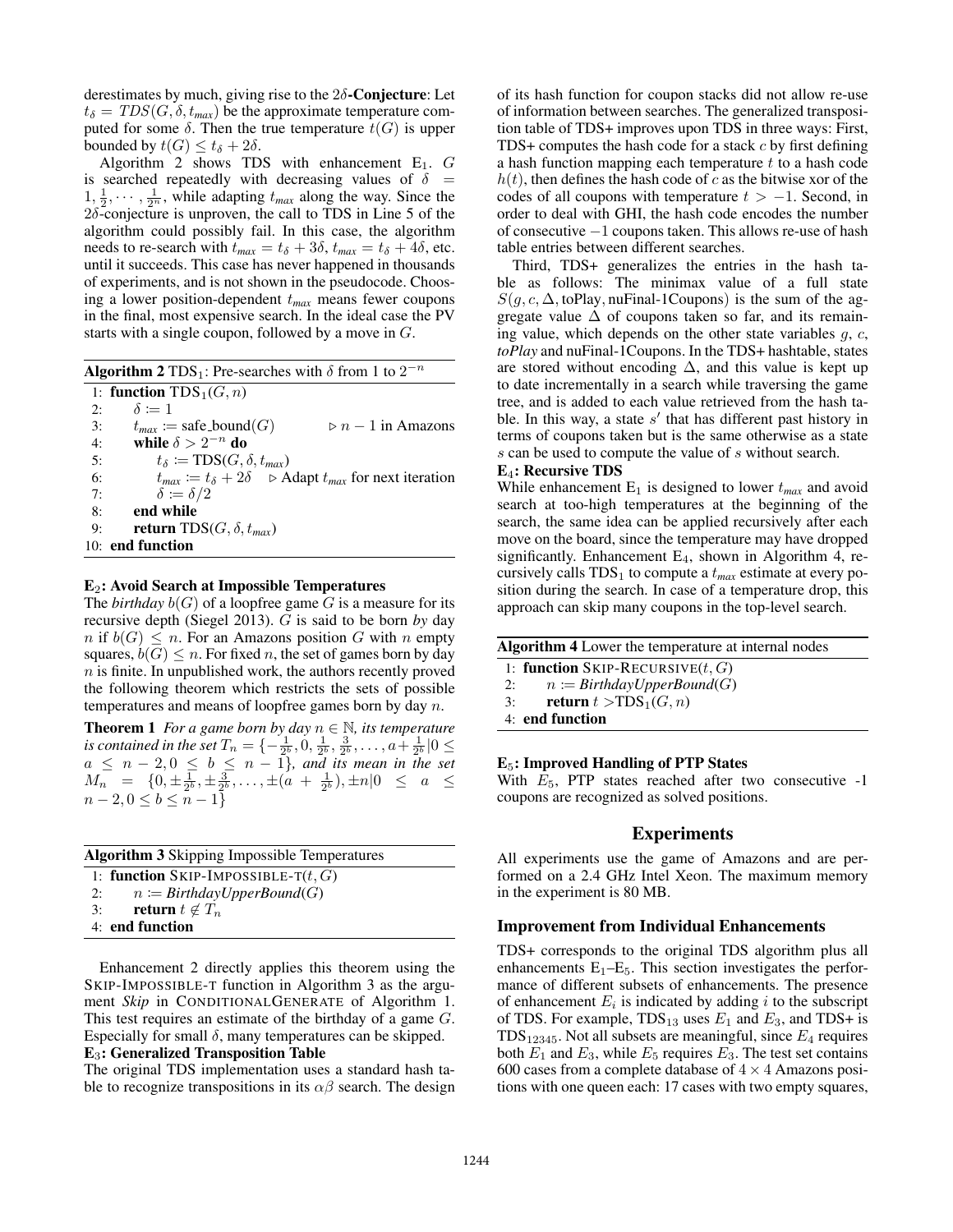33 cases with 14 empty squares, and 50 test cases each for 3 to 13 empty squares. These were randomly sampled from the database. Experiments were performed to test interesting subsets of enhancements, including each enhancement in isolation, as well as a *leave-one-out* setting. Table 1 shows the results in terms of *coverage*, or number of problems solved, with different time limits.

| Time                                 | 1s | 2.5s | 10s | 25s | 100s | 250s |
|--------------------------------------|----|------|-----|-----|------|------|
| <b>TDS</b>                           | 69 | 73   | 73  | 74  | 76   | 76   |
| $\overline{\text{TDS}}_1$            | 78 | 88   | 100 | 107 | 116  | 116  |
| TDS <sub>2</sub>                     | 69 | 73   | 73  | 75  | 76   | 76   |
| TDS <sub>3</sub>                     | 73 | 76   | 85  | 95  | 117  | 117  |
| TDS <sub>134</sub>                   | 81 | 108  | 129 | 135 | 137  | 141  |
| $TDS_{35}$                           | 73 | 76   | 86  | 96  | 117  | 117  |
| $\overline{\text{TDS}}_{13}$         | 99 | 117  | 130 | 131 | 136  | 141  |
| $\overline{\text{TD}}\text{S}_{235}$ | 73 | 77   | 91  | 102 | 117  | 117  |
| TDS <sub>1345</sub>                  | 82 | 109  | 129 | 135 | 137  | 141  |
| $TDS_{12}$                           | 78 | 89   | 100 | 108 | 116  | 116  |
| TDS <sub>1235</sub>                  | 96 | 118  | 130 | 135 | 150  | 157  |
| $\text{TDS}_{1234}$                  | 83 | 111  | 133 | 136 | 153  | 157  |
| TDS <sub>12345</sub>                 | 82 | 111  | 133 | 136 | 153  | 159  |

Table 1: Coverage for selected subsets of TDS enhancements. Results for: plain TDS, individual enhancements, TDS<sub>13</sub>, leave-one-out, and full TDS+.  $E_4$  and  $E_5$  require other enhancements to work.

Discussing the contribution of each enhancement from the results in the table,  $TDS_1$  already solves many more test cases than TDS. However, its scaling with higher time limits is also poor. Comparing  $TDS_{235}$  with  $TDS_{1235}$  shows that  $E_1$  is also very strong in combination.

Results for  $TDS_2$  show that  $E_2$  alone helps little. However, combined with other enhancements it works very well for more complex test cases, as shown by the big difference between  $TDS_{1345}$  and  $TDS_{12345}$  for longer time limits.

The individual strength of  $E_3$  is similar to  $E_1$ , as seen when comparing  $TDS_1$  and  $TDS_3$ , and also  $TDS_{235}$  and  $TDS_{12}$ . These two combine very well in  $TDS_{13}$ , and also in  $TDS_{1235}$  compared to both  $TDS_{235}$  and  $TDS_{12}$ .

Adding  $E_4$  is a strong improvement over  $E_3$  alone but not over  $TDS_{13}$ .  $TDS_{12345}$  and  $TDS_{1235}$  also have similar coverage.  $TDS_{12345}$  can solve more high temperature test cases. Figure 3 shows details. For high temperature test cases with  $t(G) \geq 2$ , TDS<sub>12345</sub> is always faster than TDS<sub>1235</sub>. Since not all larger size test cases with 6 or more empty squares have high temperature,  $TDS_{1235}$  can finish some of them faster than  $TDS_{12345}$ .

Figure 4 gives further evidence that reducing the number of top coupons as in  $E_1$  is important. In this experiment,  $TDS_{135}^{+n}$  is  $TDS_{135}$  but with *n* extra top coupons of value  $t_{max} + \delta$ ,  $\cdots$ ,  $t_{max} + n\delta$  added after determining  $t_{max}$  with enhancement  $E_1$ . For all test cases with runtime over 1 second,  $TDS<sub>135</sub>$  is fastest. Only cases where all experiments finished within the time limit are shown. Out of the 144 test cases that completed with  $TDS_{135}$ , the number of extra timeout cases was 3, 5, 8, 8 for  $n = 1...4$ . Runtimes are plotted on a log scale in Figure 3 and 4.



Figure 3: Runtime comparison,  $TDS_{1235}$  vs  $TDS_{12345}$ 



Figure 4: Runtime comparison,  $TDS_{135}$  vs.  $TDS_{135}^{+n}$ 

The improvement from  $E_5$  is modest. As an example,  $TDS_{12345}$  expands 0.5% fewer nodes than  $TDS_{1234}$  over the set of all 50 test cases with 5 empty squares.

### Approximation Error of TDS+ with Larger  $\delta$

Two experiments compare the approximate version of TDS and TDS+. The first experiment in Table 2 shows the coverage on the test set for fixed values of  $\delta$  and fixed time limits. TDS+ finishes substantially more test cases than TDS for each tested combination of  $\delta$  and time limit. Note that the difference in coverage fluctuates a bit, as clusters of problems with similar difficulty can occur.

The second experiment measures approximation errors for temperature and mean when varying the time limit. Figure 5 shows that both mean and temperature are approximated better by TDS+ than by TDS. If a test case times out, different approximations to the temperature are feasible based on the PV of the incomplete search. As in TDS, if the PV contains a board move, the prior coupon value is chosen as the temperature. In case there is no board move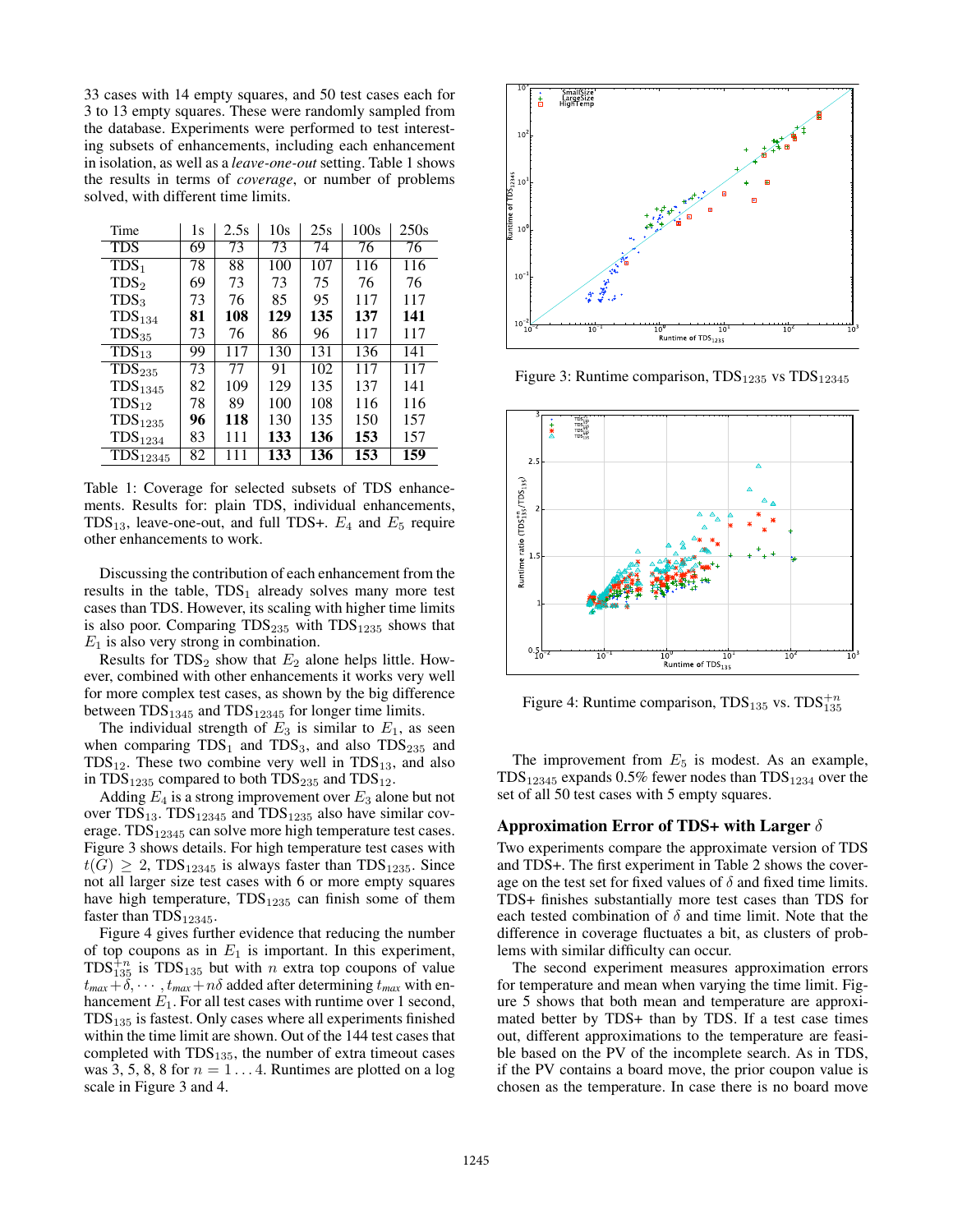| $\delta = 1$   | 1s  | 3s  | 10s | 30s | 100s |
|----------------|-----|-----|-----|-----|------|
| <b>TDS</b>     | 85  | 165 | 188 | 214 | 246  |
| TDS+           | 178 | 195 | 240 | 261 | 305  |
| $\delta = 1/2$ | 1s  | 3s  | 10s | 30s | 100s |
| <b>TDS</b>     | 84  | 143 | 165 | 180 | 197  |
| TDS+           | 156 | 171 | 190 | 232 | 257  |
|                |     |     |     |     |      |
| $\delta = 1/4$ | 1s  | 3s  | 10s | 30s | 100s |
| <b>TDS</b>     | 79  | 95  | 131 | 156 | 170  |
| $TDS+$         | 116 | 155 | 175 | 195 | 239  |
| $\delta = 1/8$ | 1s  | 3s  | 10s | 30s | 100s |
| <b>TDS</b>     | 45  | 78  | 85  | 102 | 130  |

Table 2: Coverage for approximate TDS and TDS+.



Figure 5: Approximation errors for temperature (t) and mean (m) of TDS and TDS+.

in PV, eight different approximations for the temperature were tried. Only selected results are shown in Figure 5: a good choice is half the minimum coupon value in the PV,  $t = t_{min}/2$ . The choice of  $t = -1$  in the original TDS is poor.

### Comparing Sum Game Players

Four different players were tested in a sum game experiment similar to Table 3 of (Müller, Enzenberger, and Schaeffer 2004). A sum of several small Amazons positions is played twice, with colors reversed. Each subgame contains one Amazon of each player, plus some random obstacles. As in the experiment mentioned above, results are averaged over 200 runs with different randomly generated subgames where one queen each and three burnt-off squares were placed into each subgame at random locations.

Arrow is a full-board  $\alpha\beta$  player. The three other players use Hotstrat (Berlekamp, Conway, and Guy 1982), but differ in their method for computing temperature estimates. Hotstrat-TDS uses the original TDS algorithm, Hotstrat-TDS+ uses TDS+, and CGDB uses a database with exact temperatures. The database is only available for the case of  $4 \times 4$  subgames. Players share the same Amazons-specific code, core  $\alpha\beta$  search engine with standard enhancements, and heuristic evaluation function. In the first two experiments, the time limit is 10 seconds per move.

| $4 \times 4$        | $5 \times 5$        | $6 \times 6$       |
|---------------------|---------------------|--------------------|
| $-2.20(6.06)$ 44.0% | $-1.62(8.95)$ 52.3% | $0.58(11.8)$ 57.3% |
| $-2.60(8.49)$ 49.3% | $2.54(12.3)$ 58.6%  | 25.4(19.7) 77.5%   |
| $-1.58(10.1)$ 50.1% | 16.4(16.9) 72.8%    | 53.9(25.4) 86.8%   |

Table 3: Game results depending on the number  $N$  and the size of the subgames. Each entry shows the mean score, the standard deviation of the score and the percentage of wins for Hotstrat-TDS+ vs Arrow.

Table 3 shows the result for games between Hotstrat-TDS+ and Arrow. The performance of Hotstrat-TDS+ improves strongly with the size and number of subgames. For  $4 \times 4$  subgames, full board  $\alpha\beta$  is slightly superior, but for the cases with many large subgames, Hotstrat-TDS+ wins big. It is interesting to contrast these results with Table 3 of (Müller, Enzenberger, and Schaeffer 2004), obtained 10 years ago on much slower hardware. The relative performance of  $\alpha\beta$  is much improved for simple subgames due to the extra search depth reached, but the superior scaling of local search remains clear for more complex subgames.

| N | $4 \times 4$          | $5 \times 5$     | $6 \times 6$       |
|---|-----------------------|------------------|--------------------|
|   | $9.77(5.53)$ 82.5%    | 22.2(9.26) 88.2% | 43.2(13.5) 91.4%   |
|   | $19.7(7.59)90.0\%$    | 39.7(12.2) 94.7% | $61.1(16.2)$ 97.7% |
|   | $29.9(9.85)$ $93.3\%$ | 50.7(15.5) 96.7% | 76.6(21.6) 98.8%   |

Table 4: Hotstrat-TDS+ vs Hotstrat-TDS.

Table 4 matches Hotstrat-TDS+ against Hotstrat-TDS. The experimental setting is the same as the setting in Table 3. Hotstrat-TDS+ performs much better. Both methods are based on approximate temperatures, but TDS+ can compute better approximations in the same time, as was seen in Figure 5.

Details of the matches between CGDB vs Hotstrat-TDS+ for  $4 \times 4$  with  $N = 2, 4, 6$  are omitted for lack of space. This result shows that Hotstrat-TDS+ is able to find good-enough moves to compete with the perfect temperature knowledge from the database when the time limit increases.

### Conclusions and Future Work

TDS+ contains algorithmic enhancements that greatly speed up temperature discovery search in both its exact and heuristic versions at no cost to precision. Some of the enhancements such as  $E_4$  promise to scale well for even larger subgames.

Future work includes: 1. settle the status of the  $2\delta$ -Conjecture. 2. use TDS+ to generalize Kao's Mean and Temperature Search (MTS). A hybrid algorithm would combine a top-level MTS with a TDS+ based hotness checker for identifying leaf nodes of MTS. 3. extend TDS+ to Go endgames. The main technical difficulty here is dealing with local position repetitions called *ko*. 4. develop hybrid algorithms that combine local temperature estimates with shallow global search as in (Müller and Li 2006).